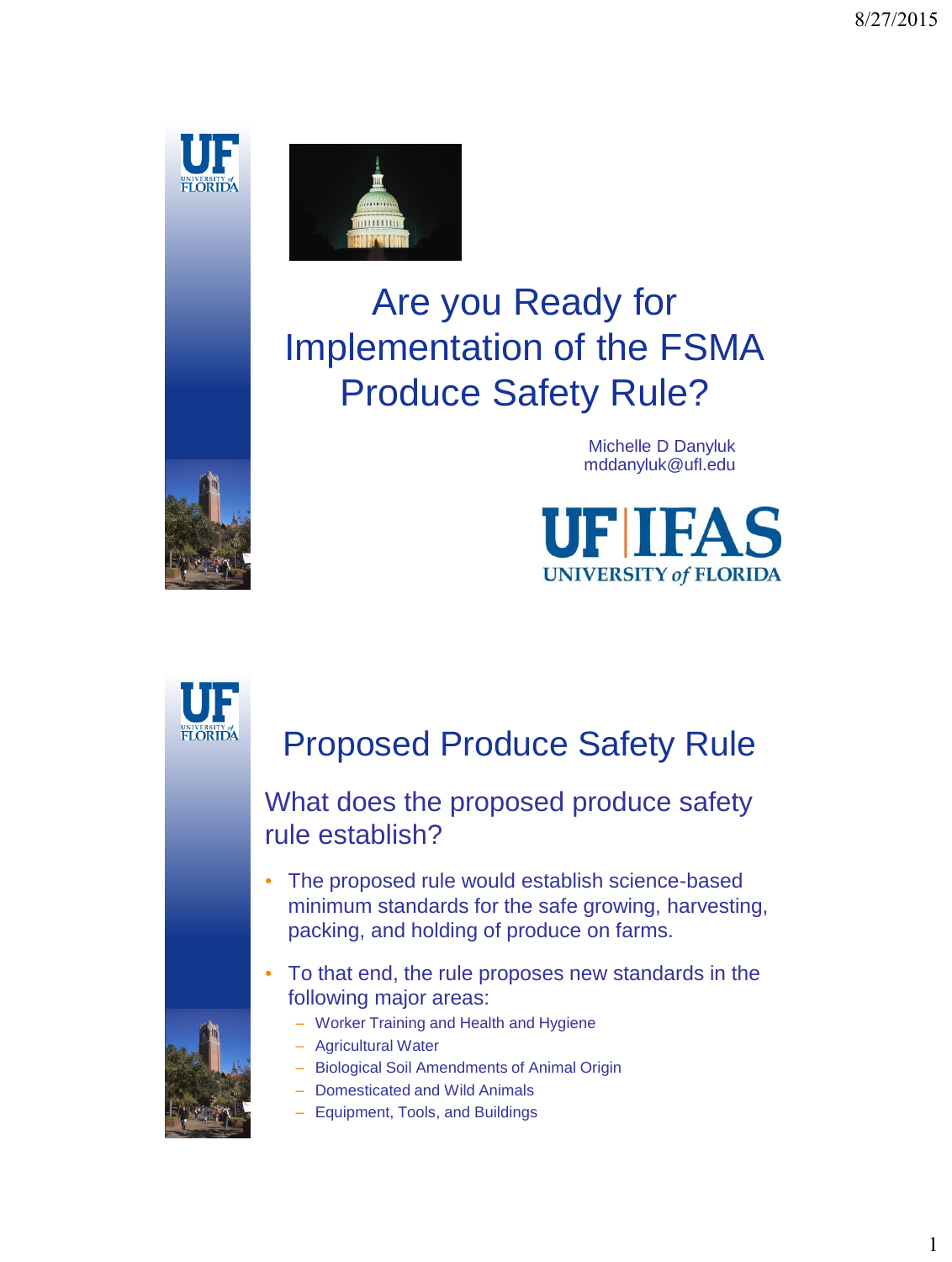

#### What is covered?

•Applies to raw agricultural commodities, including fruits, vegetables, mushrooms, tree nuts, sprouts and mixes of intact fruits and vegetables:

- Applies to domestic and imported produce
- Covers the harvestable portion (including peels) but not the rest of the plant
- Exhaustive list of "rarely consumed raw" not covered
- Does not apply to produce that is commercially processed (That's Preventive Controls)
	- Must have records of who processed it



- Biggest change in the 09/2014 supplement:
- Water that... Directly contacts the harvested produce preharvest:



- Geometric Mean (GM) <126 *E. coli* in 100 ml
- Statistical Threshold Value (STV) <410 *E. coli* in 100 ml



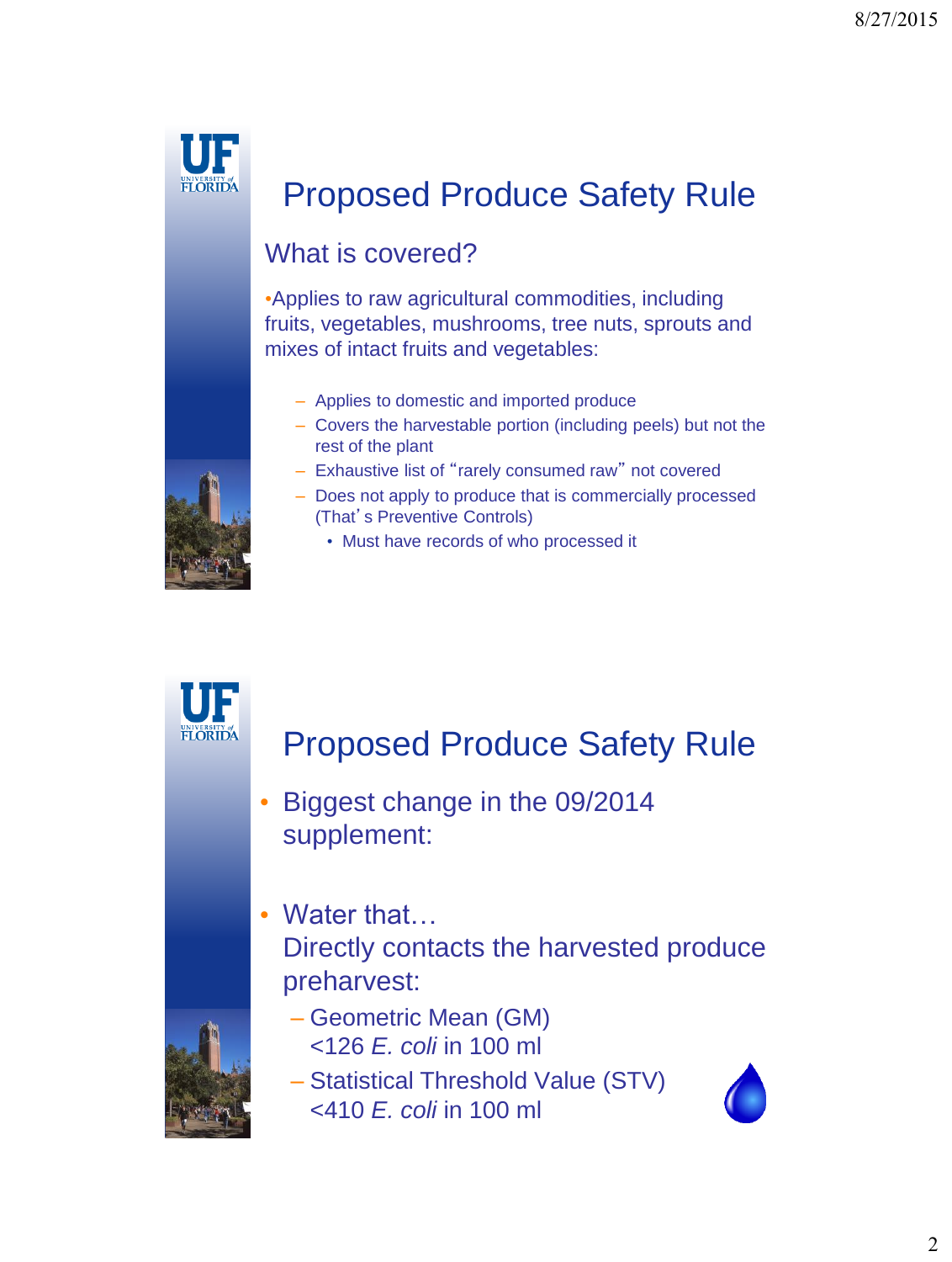

## New Sampling Under FSMA Proposed Produce Safety Rule

• Agricultural Water Testing Frequency

#### – Untreated ground water

- Test at least four times each year or growing season as close to harvest as practical to establish water quality profile
- If water meets requirements of use
	- Test at least once annually
	- If water fails, increase testing back to four times annually to reestablish quality 5



- Agricultural Water Testing Frequency
	- If you use untreated surface water
		- Establish a baseline survey to develop a water quality profile
			- Minimum of 2 years
			- Minimum of 20 samples
			- Collected as close as practical to harvest
		- Include Geometric Mean and STV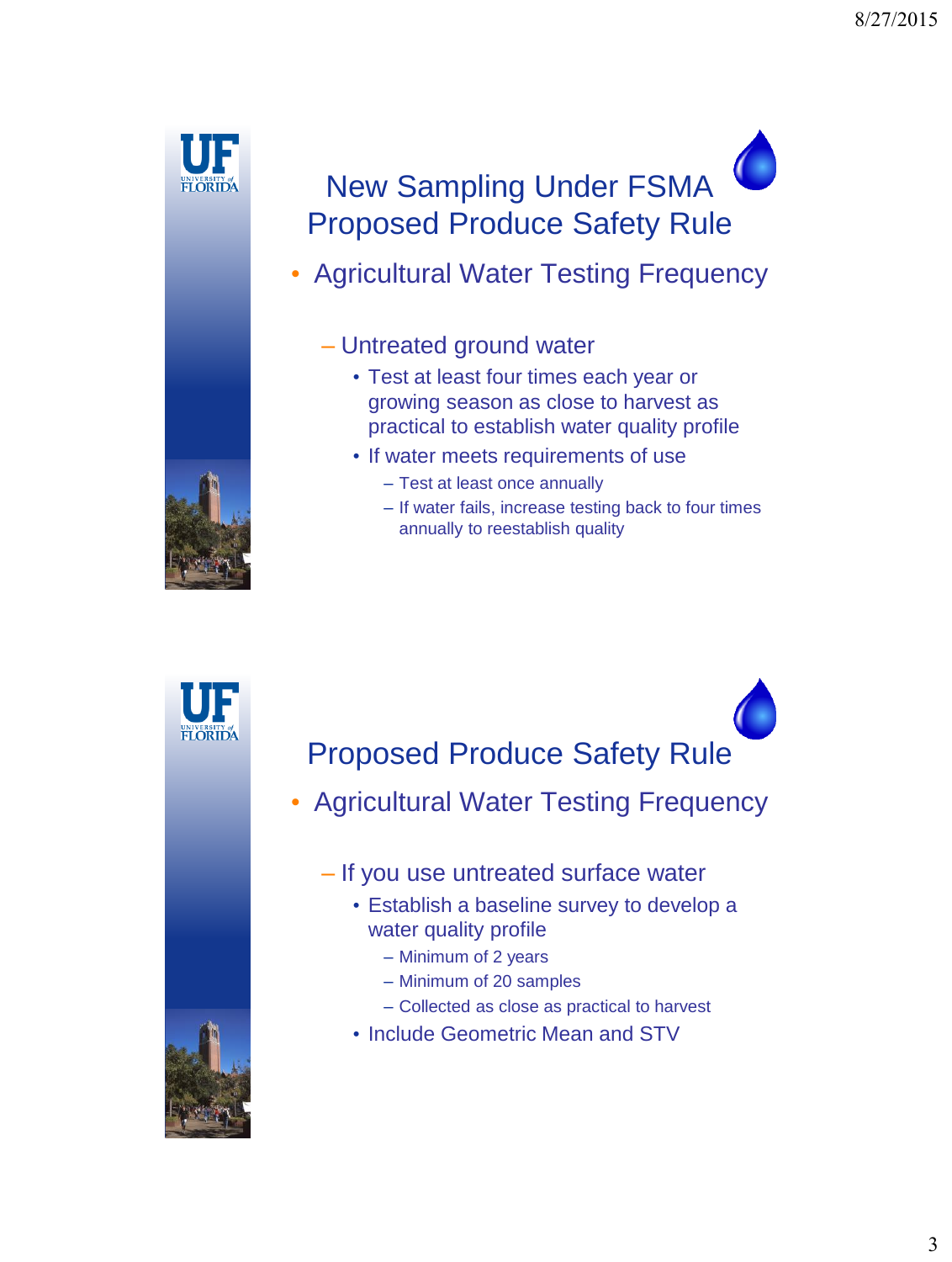

- Agricultural Water Testing Frequency
	- After the baseline survey, you must test annually to verify water quality profile
		- Minimum of 5 samples per year
		- Collected at time periods as close to harvest as practical



## Establishing a Water Quality Profile

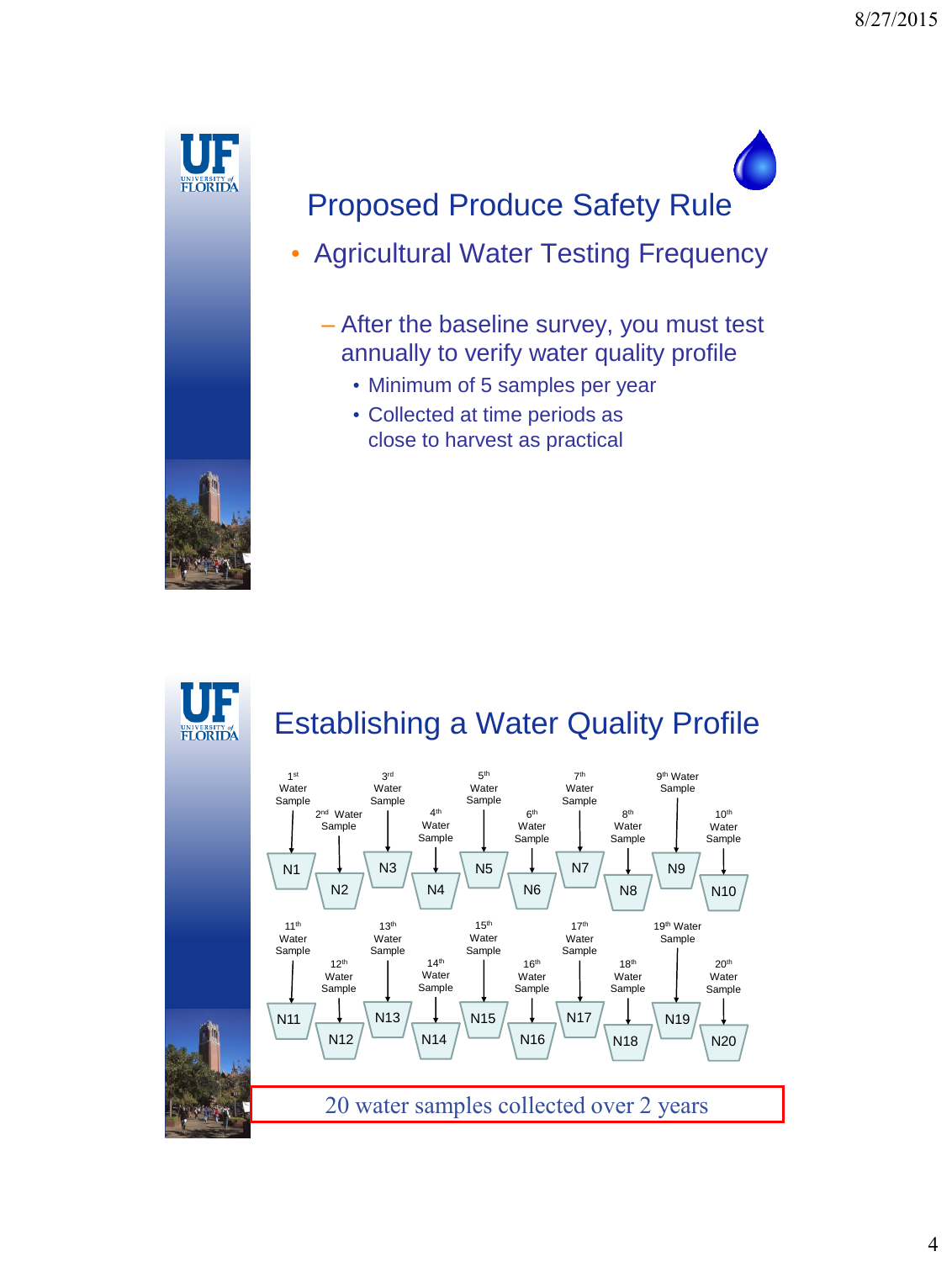

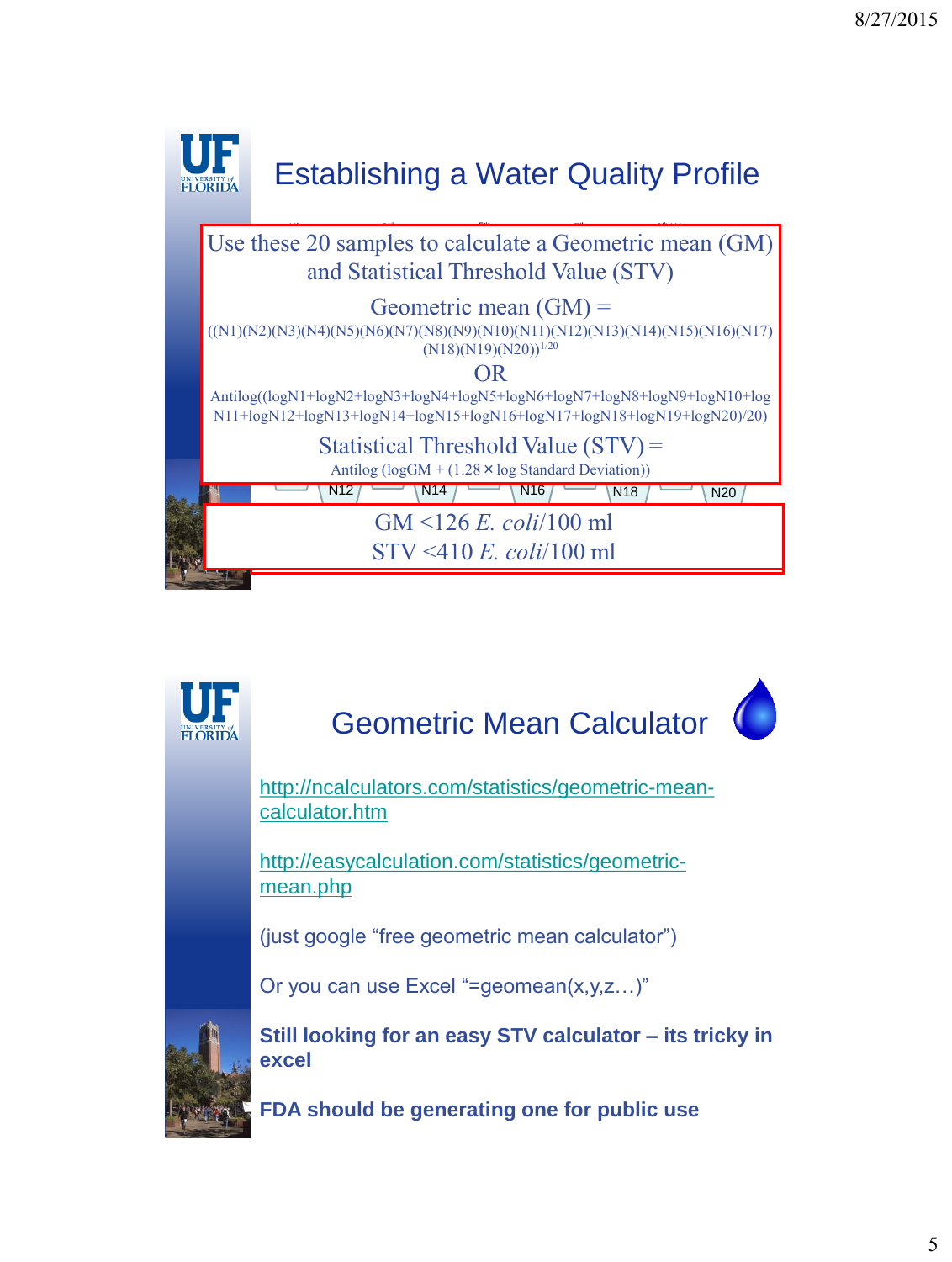

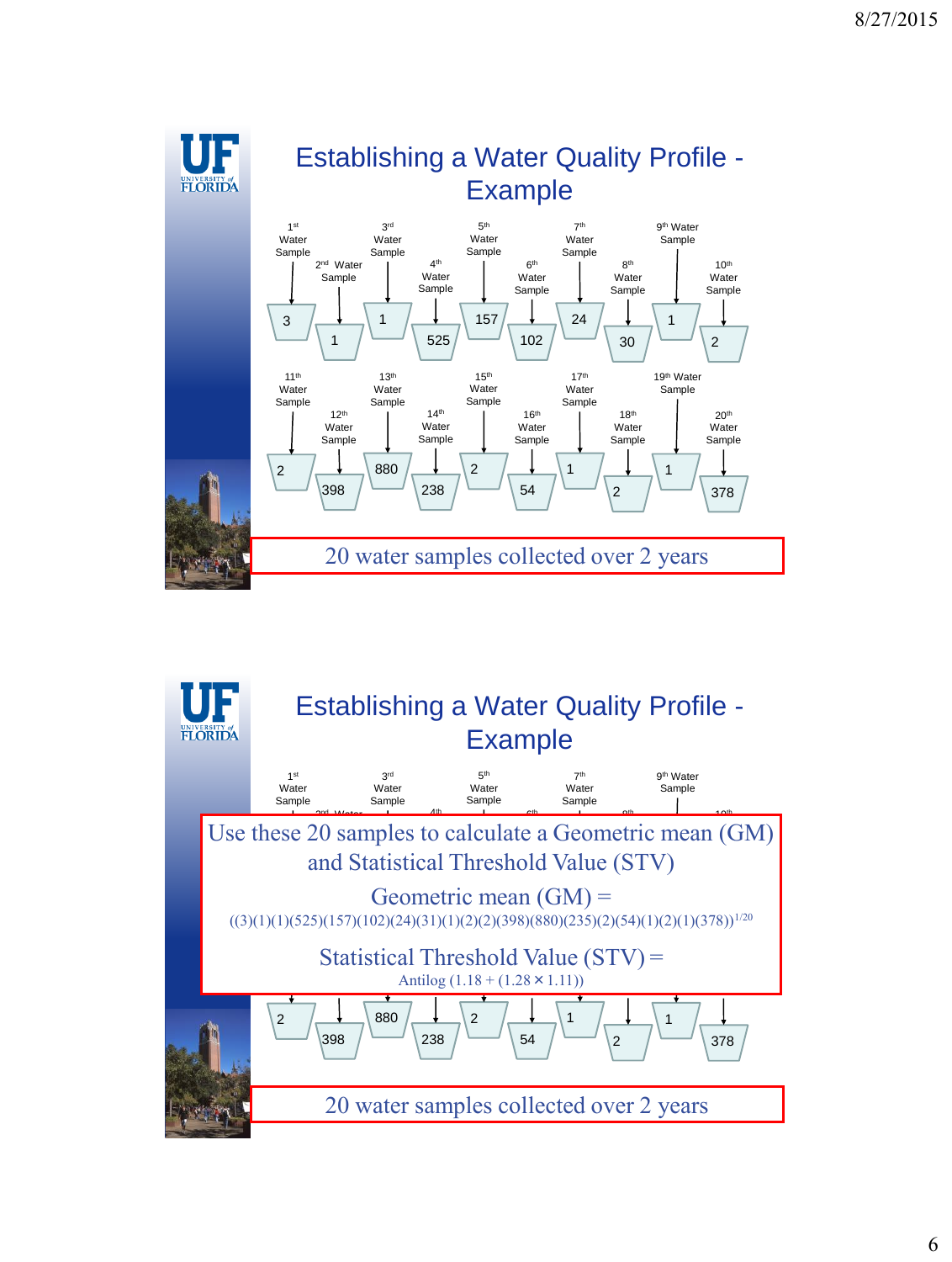

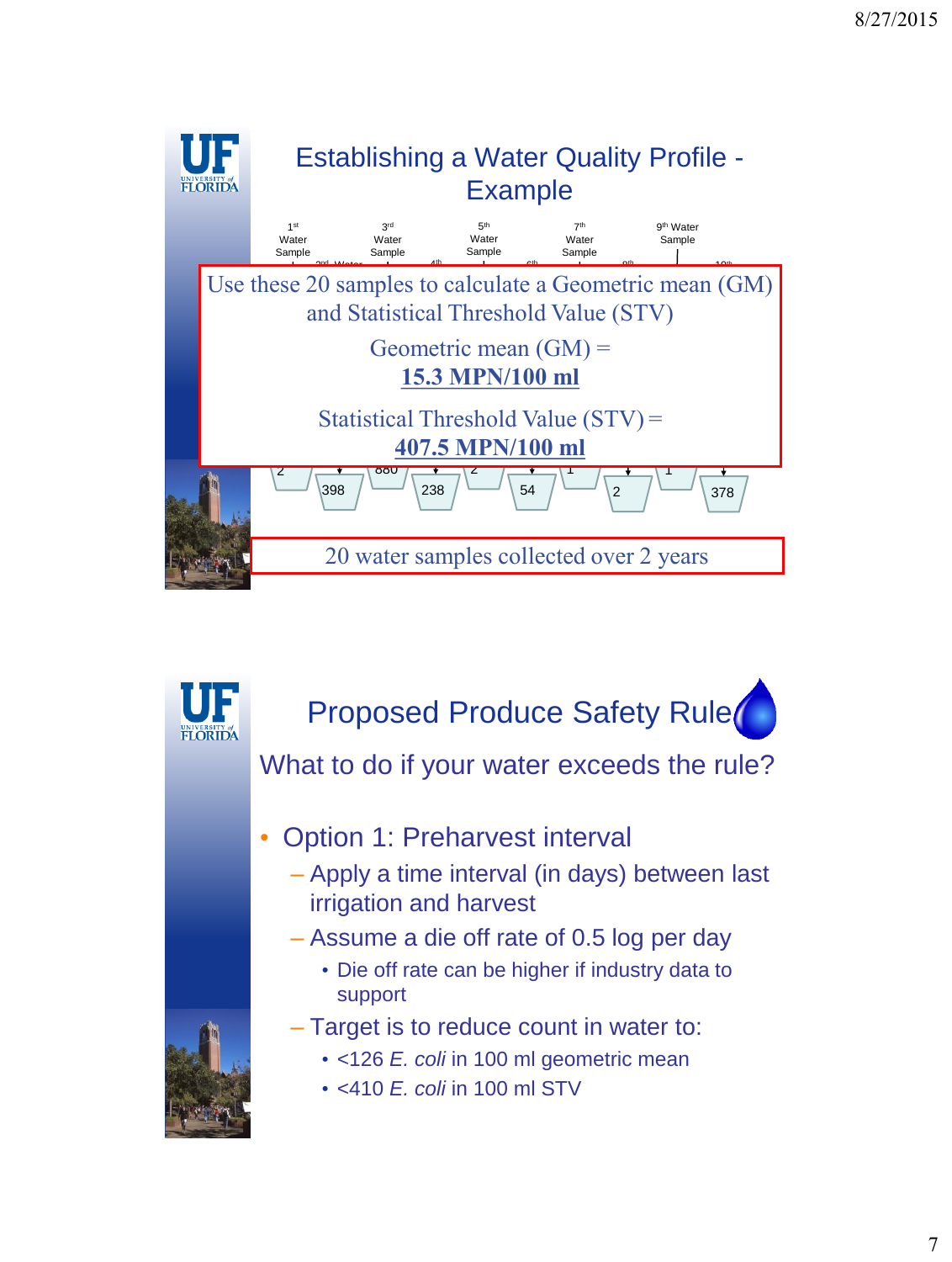



#### • Option 2: Harvest and storage interval

- Apply a time interval (in days) between harvest and end of storage OR microbial removal rates during activities such as commercial washing
- Rates must be calculated by industry and supported by data
	- Peer reviewed published is probably best, or done in house during verification activities
- Target is to apply reduction to reduce count in water to:
	- <126 E. coli in 100 ml geometric mean
	- <410 E. coli in 100 ml STV



#### Water Quality Profile Does Not Meet Standard – Example 1

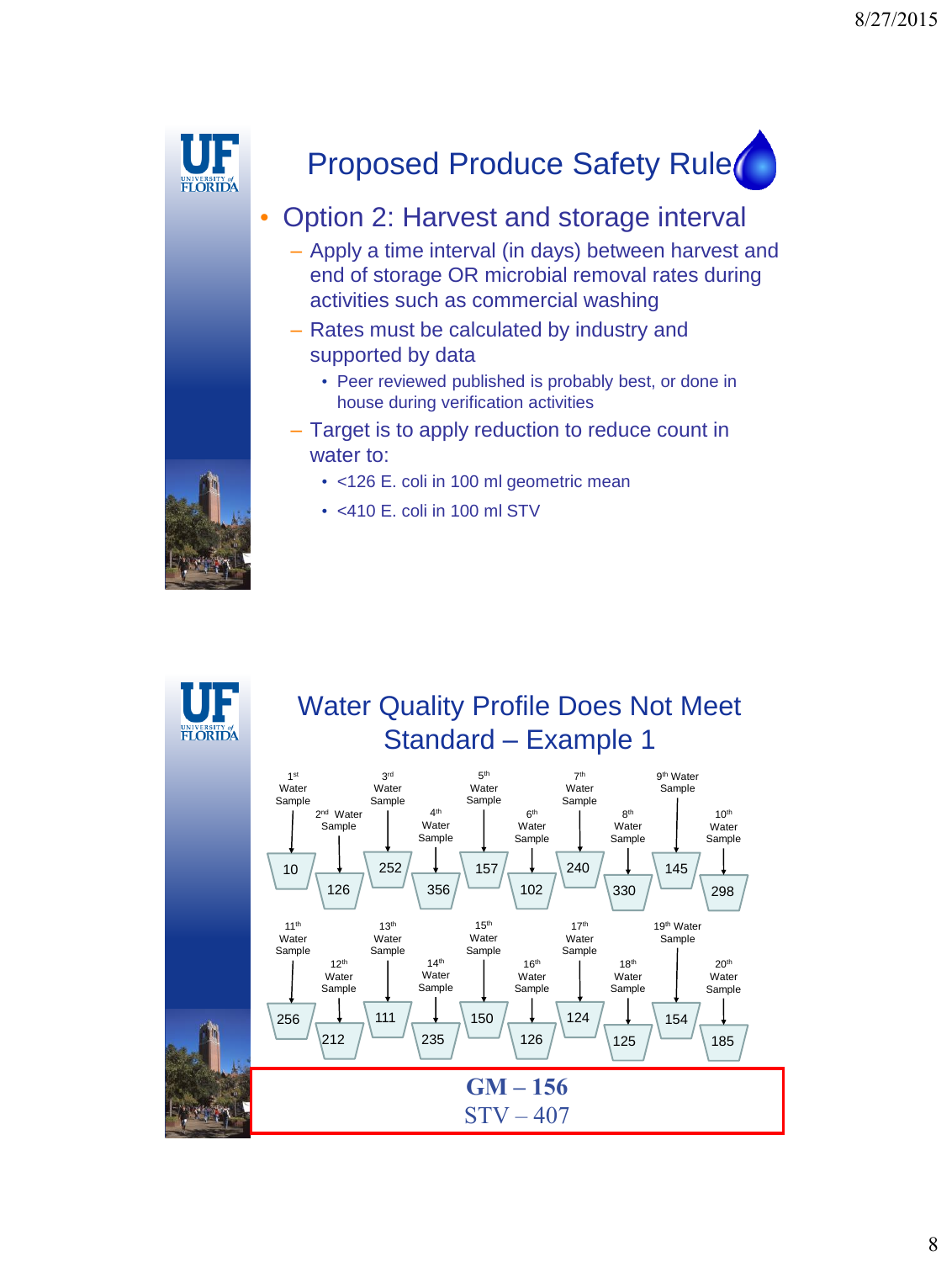

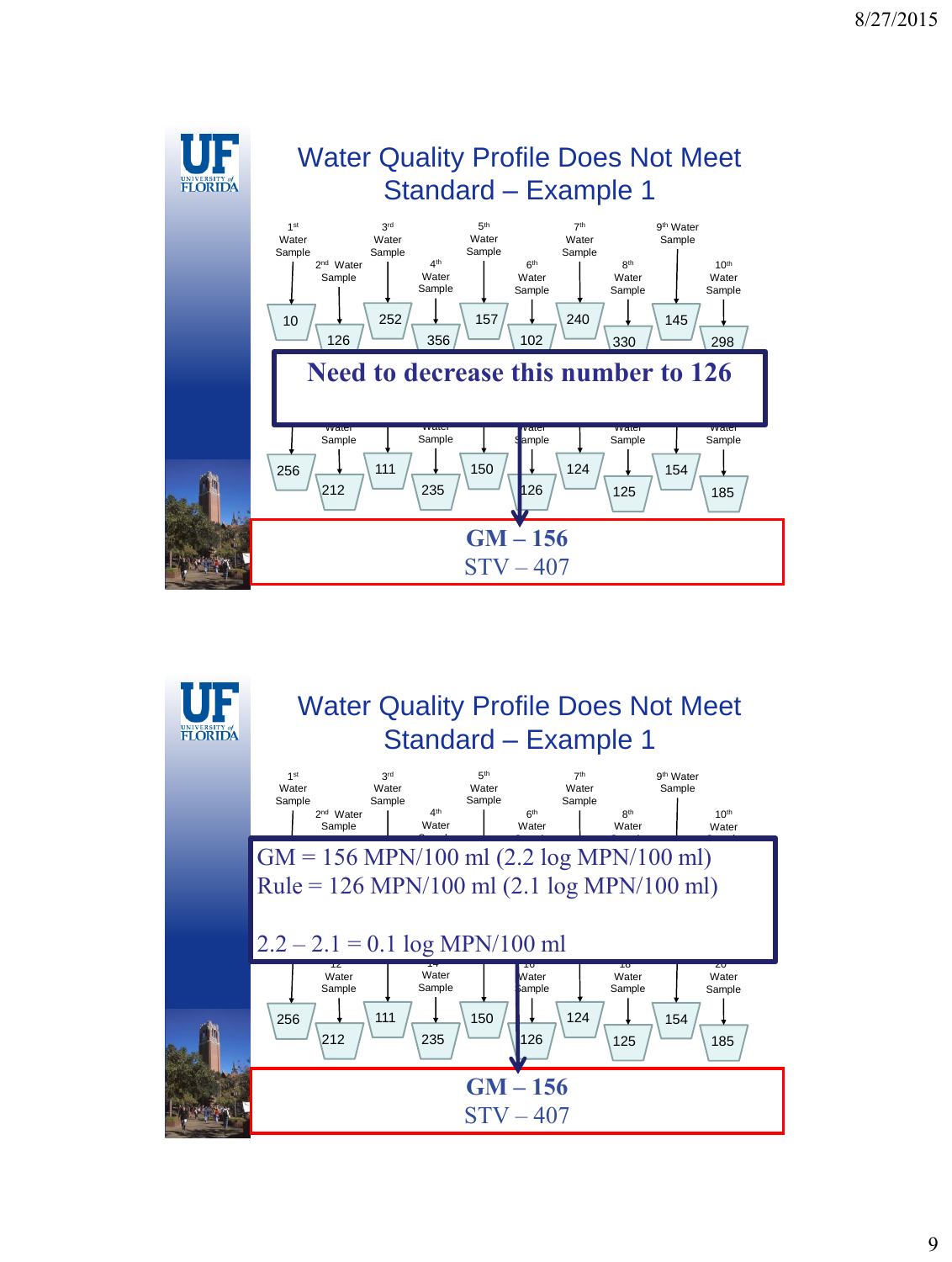

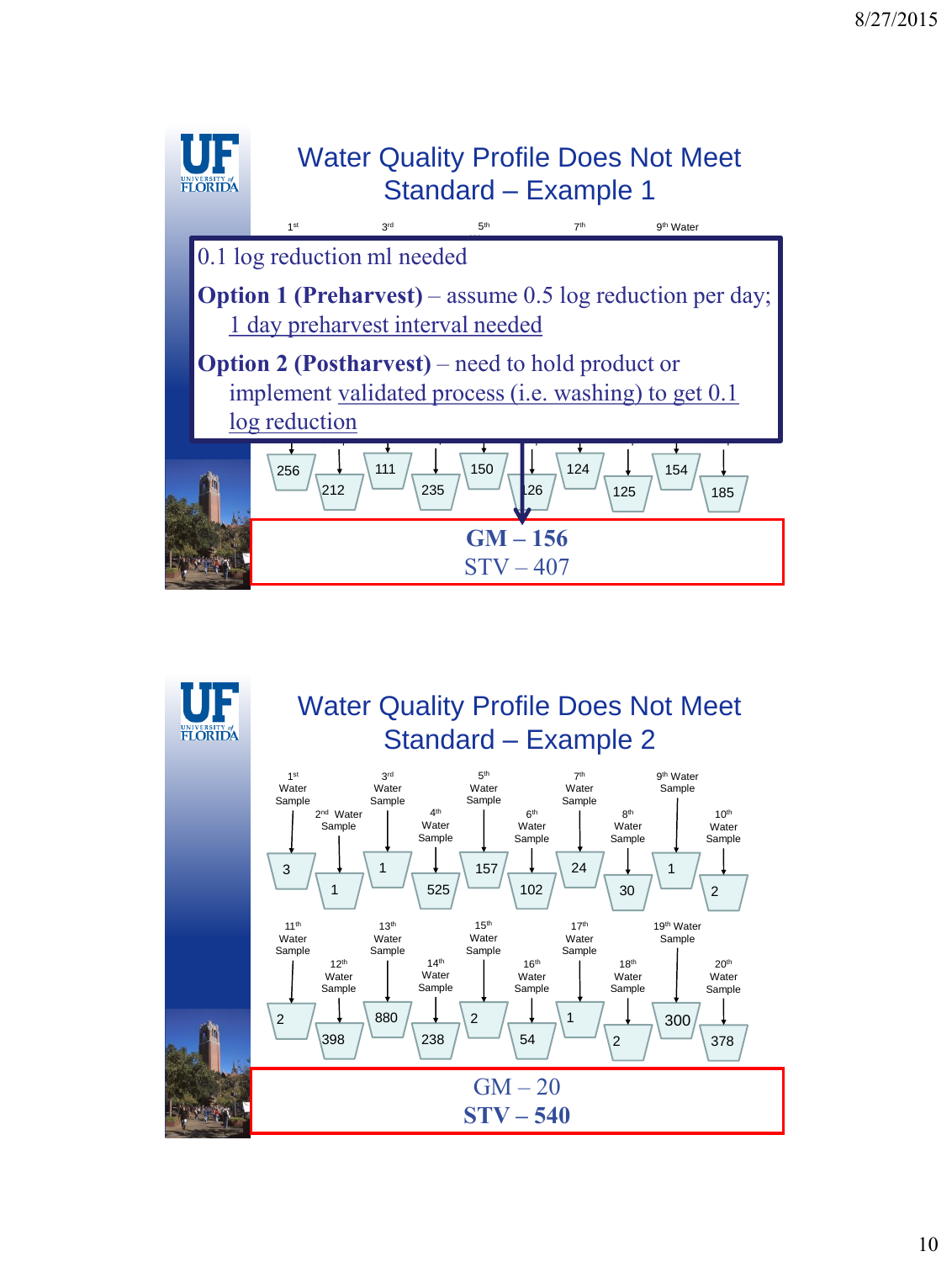

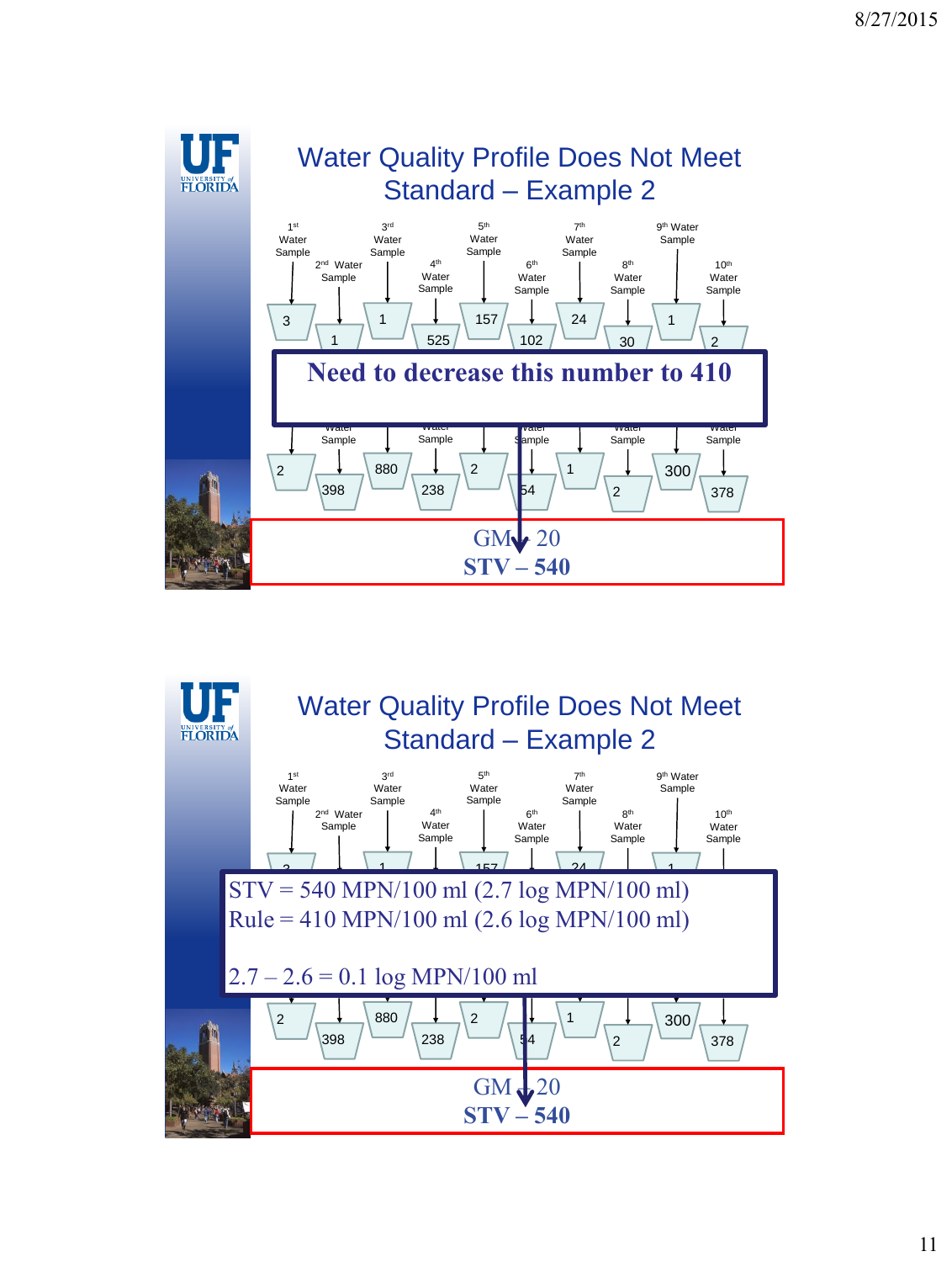

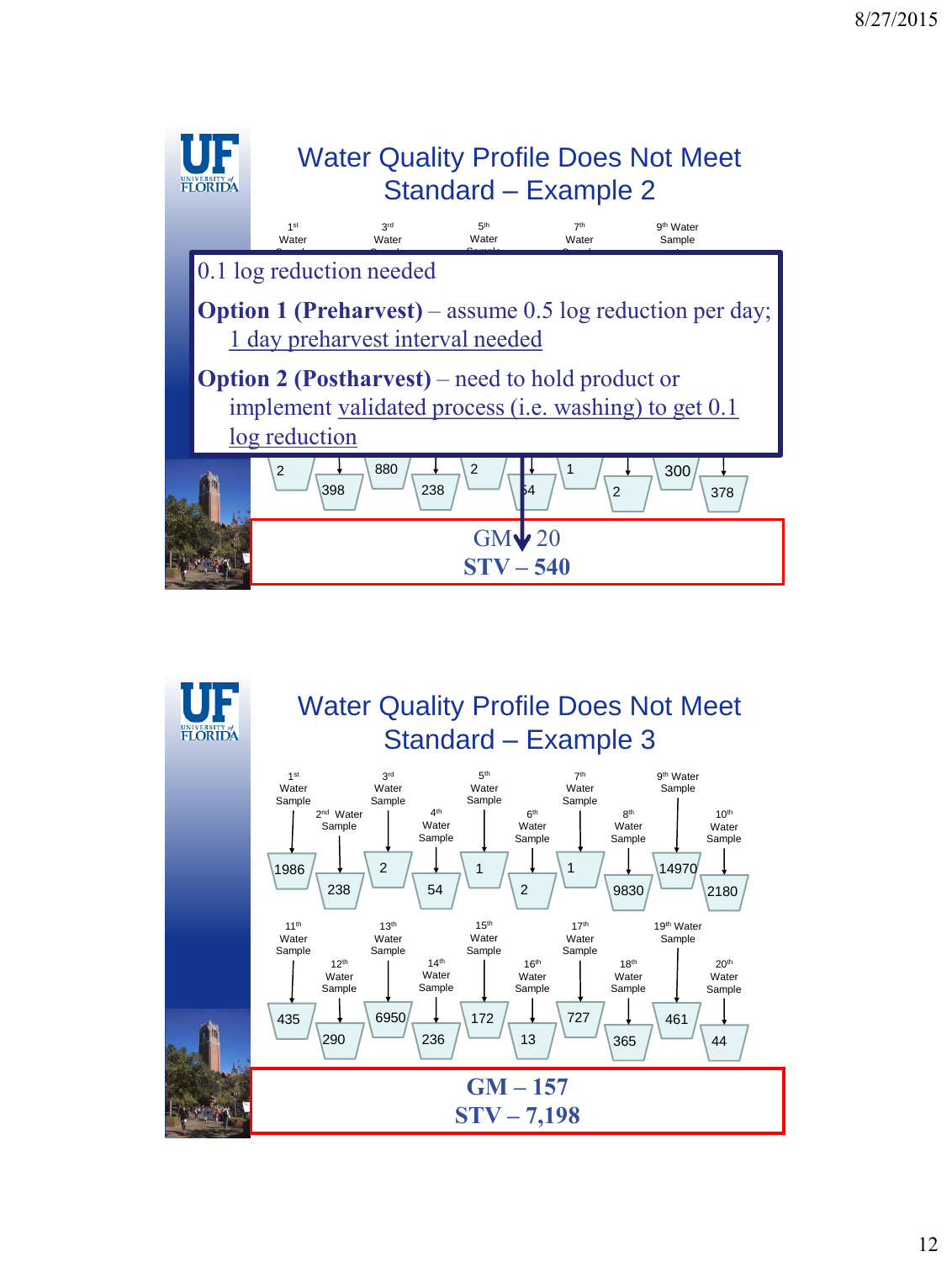

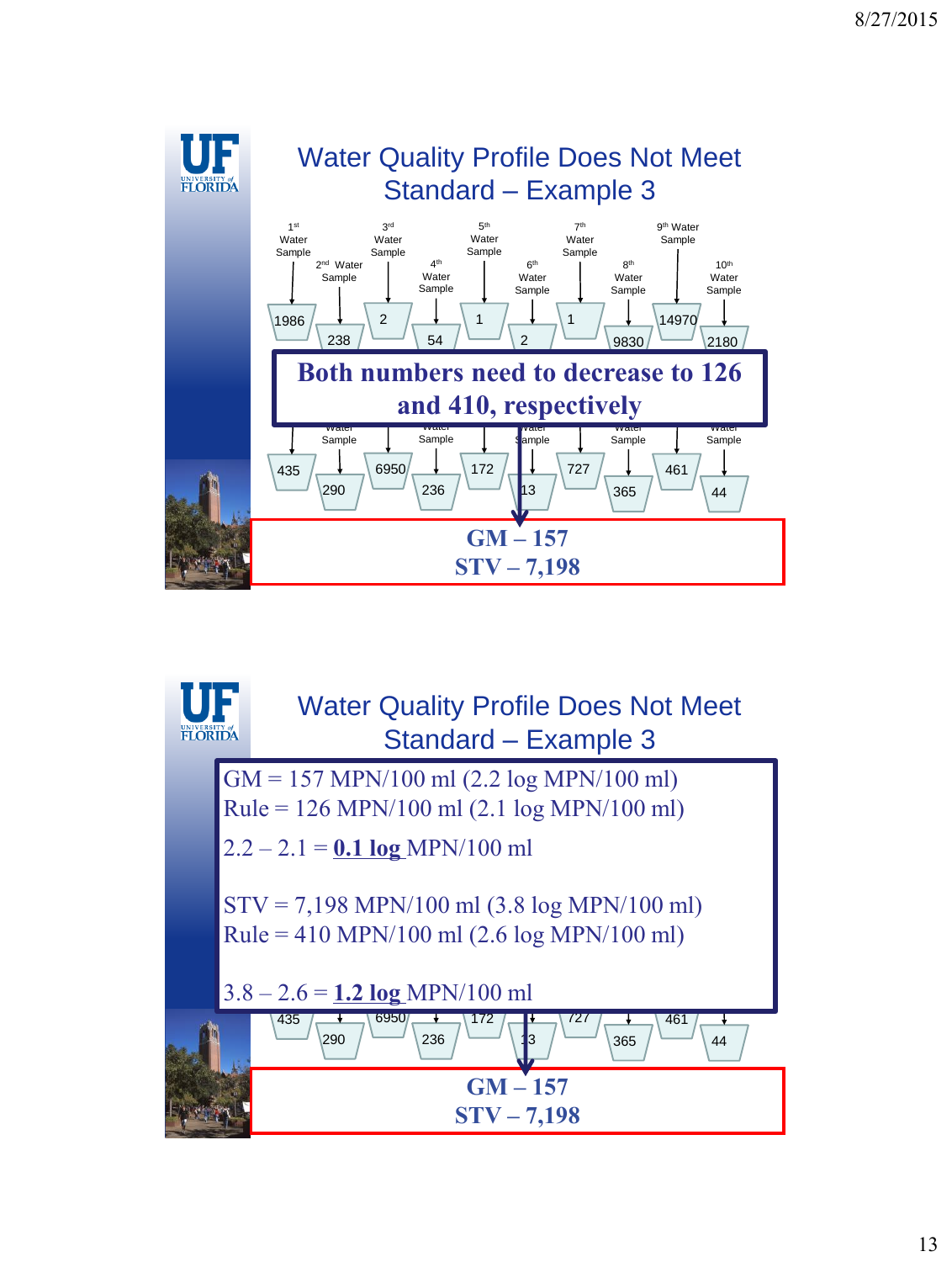

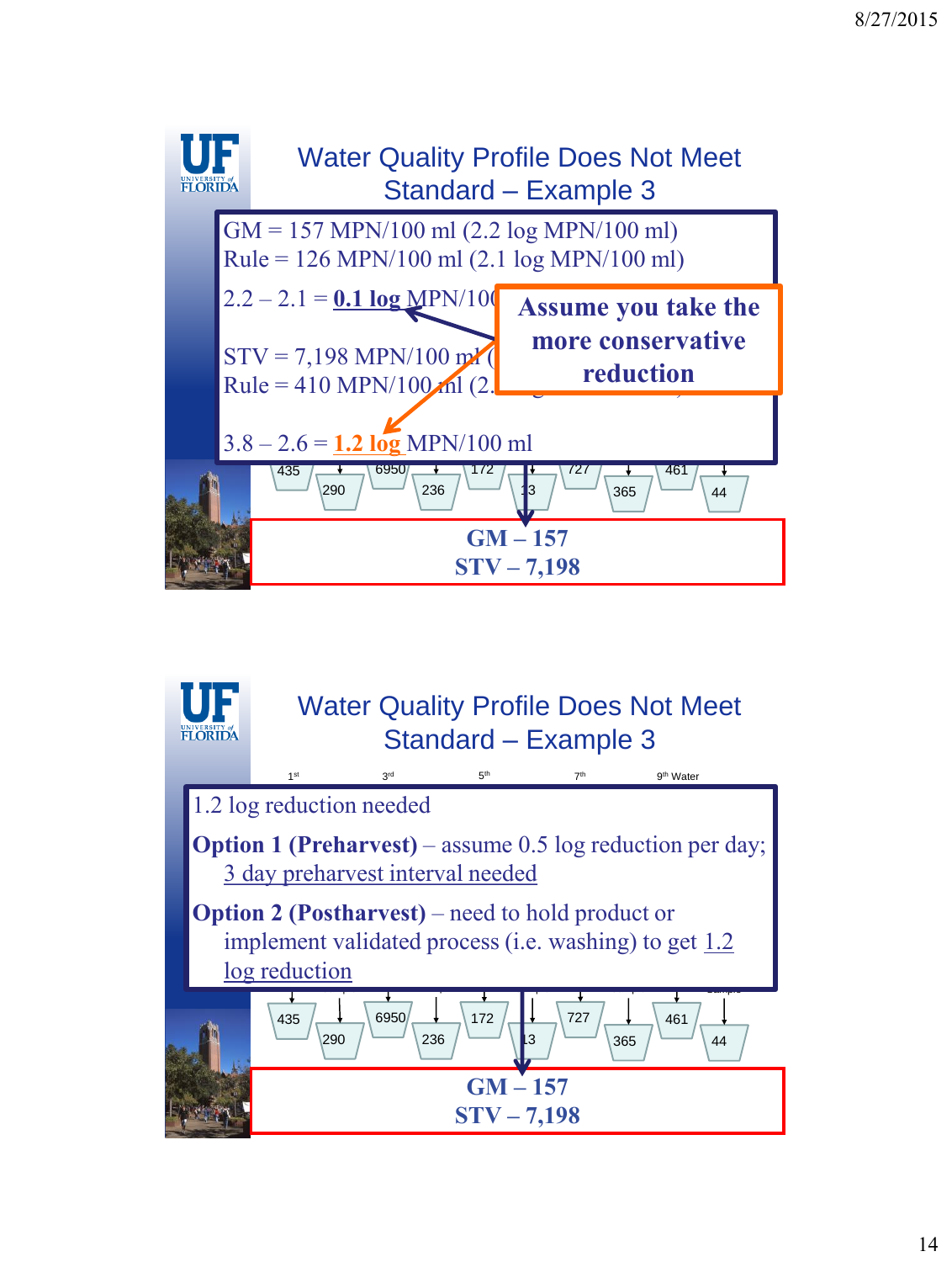

- What to do if your water exceeds the counts?
- If options 1 or 2 are not selected:
	- discontinue use of that water source
	- Treat the water

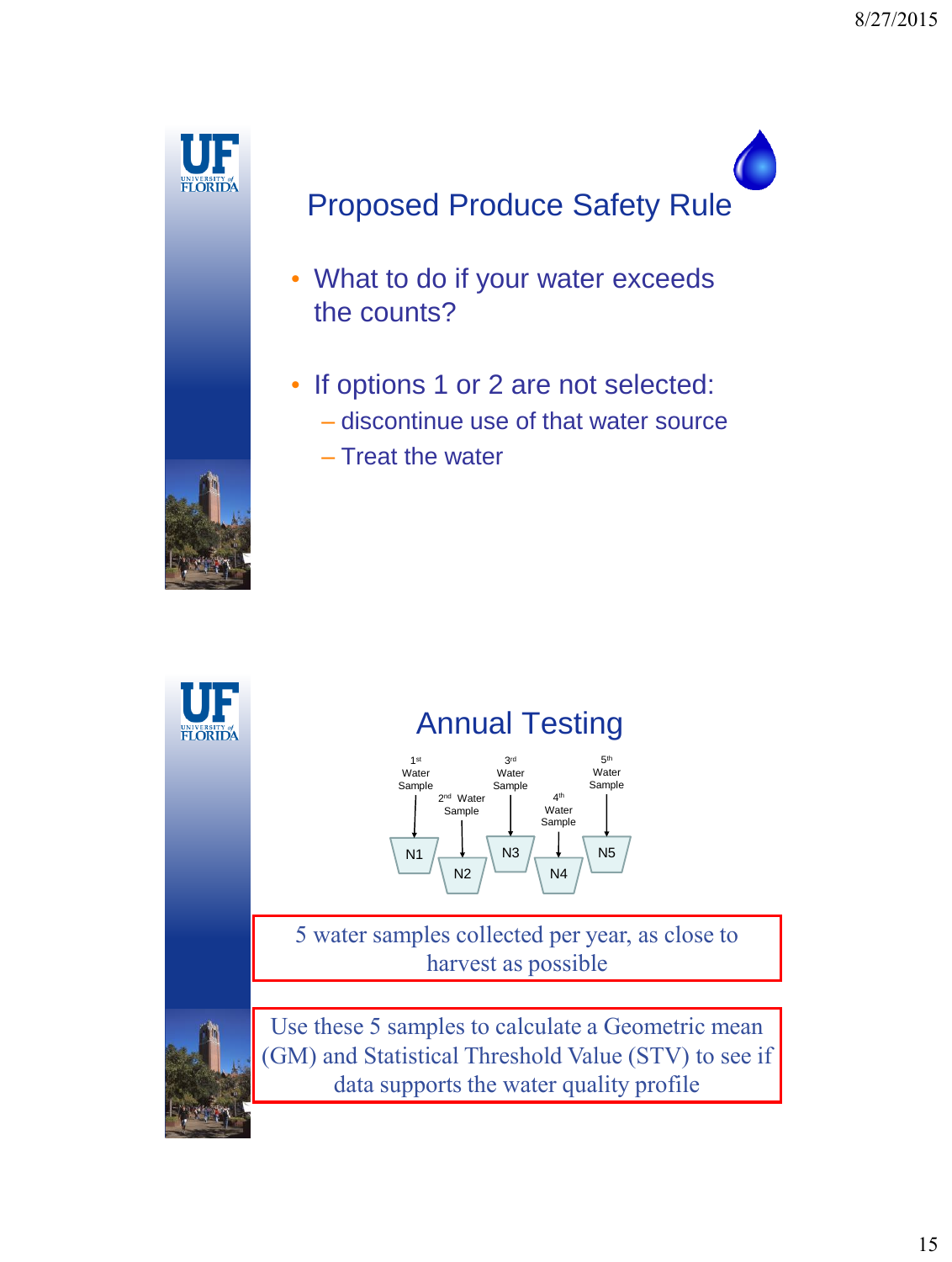

- Agricultural Water Testing Frequency – If GM and STV values of annual survey do not support water quality profile
	- Develop a new water quality profile of 20 samples
		- Can use annual survey data and combine with most recent baseline/annual survey data from prior years
		- Collect new data with annual survey data





- Agricultural Water Testing Frequency – If you know or have reason to believe the water quality profile no longer represents your water, you must develop an new water quality profile.
	- Significant changes in adjacent land use
	- Erosion
	- Other impacts outside your control

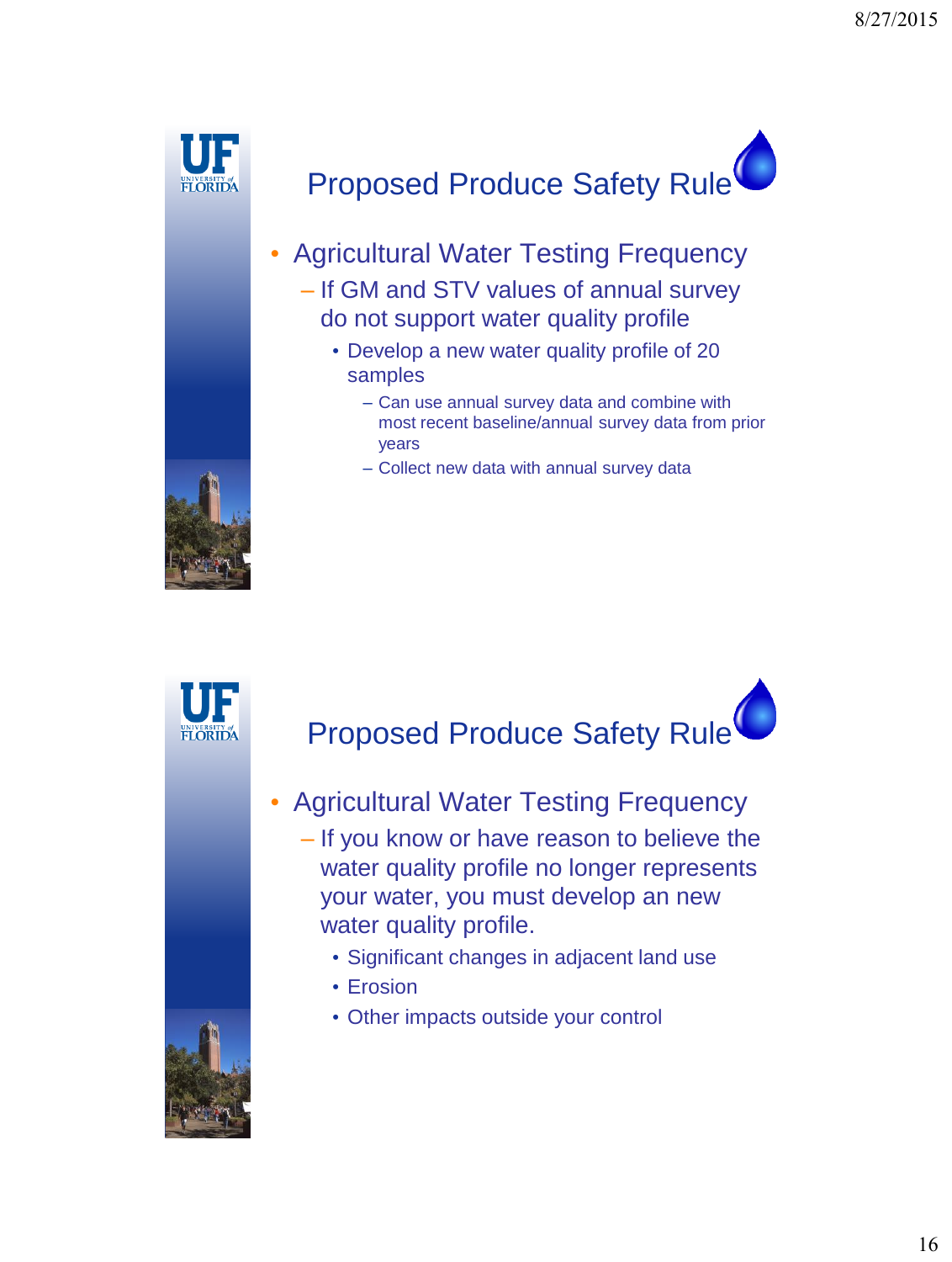![](_page_16_Picture_1.jpeg)

• Agricultural Water Testing Frequency – Water quality profile testing must be repeated every 10 years (if not earlier)

![](_page_16_Picture_4.jpeg)

![](_page_16_Figure_5.jpeg)